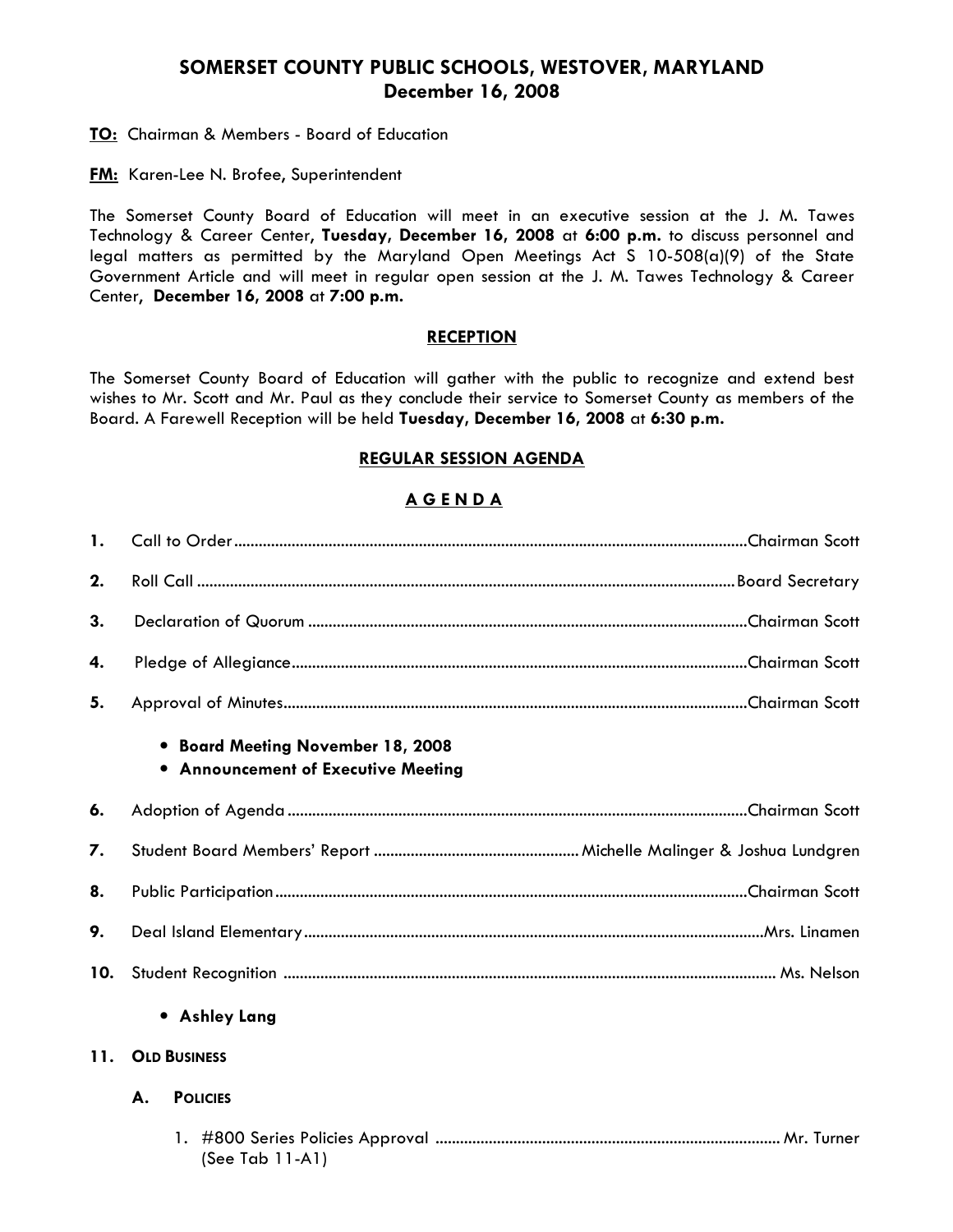|     |           |                       | (See Tab 11-A2)                                                                                                                                                                                                     |                                                                                                                                                                                                                                                                                                                                                                                                                                                                                                                                                                                               |  |  |
|-----|-----------|-----------------------|---------------------------------------------------------------------------------------------------------------------------------------------------------------------------------------------------------------------|-----------------------------------------------------------------------------------------------------------------------------------------------------------------------------------------------------------------------------------------------------------------------------------------------------------------------------------------------------------------------------------------------------------------------------------------------------------------------------------------------------------------------------------------------------------------------------------------------|--|--|
| 12. |           | <b>NEW BUSINESS</b>   |                                                                                                                                                                                                                     |                                                                                                                                                                                                                                                                                                                                                                                                                                                                                                                                                                                               |  |  |
|     | А.        | <b>Finance Report</b> |                                                                                                                                                                                                                     |                                                                                                                                                                                                                                                                                                                                                                                                                                                                                                                                                                                               |  |  |
|     |           |                       | (See Tab $12-A1$ )                                                                                                                                                                                                  |                                                                                                                                                                                                                                                                                                                                                                                                                                                                                                                                                                                               |  |  |
|     |           |                       | (See Tab 12-A2)                                                                                                                                                                                                     |                                                                                                                                                                                                                                                                                                                                                                                                                                                                                                                                                                                               |  |  |
|     |           |                       | (See Tab 12-A3)                                                                                                                                                                                                     |                                                                                                                                                                                                                                                                                                                                                                                                                                                                                                                                                                                               |  |  |
|     |           |                       | (See Tab 12-A4)                                                                                                                                                                                                     |                                                                                                                                                                                                                                                                                                                                                                                                                                                                                                                                                                                               |  |  |
|     | <b>B.</b> |                       | <b>Policies</b>                                                                                                                                                                                                     |                                                                                                                                                                                                                                                                                                                                                                                                                                                                                                                                                                                               |  |  |
|     |           |                       | Policies Input<br>(See Tab 12-B1)                                                                                                                                                                                   |                                                                                                                                                                                                                                                                                                                                                                                                                                                                                                                                                                                               |  |  |
|     |           |                       | $500 - 1$<br>$500 - 2$<br>$500 - 3$<br>$500 - 4$<br>$500 - 5$<br>$500 - 6$<br>$500 - 7$<br>$500 - 8$<br>$500 - 9$<br>$500 - 10$<br>$500 - 11$<br>$500 - 12$<br>$500 - 13$<br>$500 - 14$<br>500 - 14ap<br>$500 - 15$ | <b>Instructional Goals and Learning Outcomes</b><br>School Year - School Calendar<br>Academic Freedom<br><b>Curriculum Development</b><br>Curriculum Adoption<br><b>Curriculum Guides and Courses of Study</b><br>Curriculum Review<br><b>Curriculum Programs</b><br>Kindergarten Pre-Entrance Screening<br>Eligibility for All Day Kindergarten<br><b>Gifted and Talented</b><br><b>Physical Ed Guidelines for Secondary Schools</b><br>Semester Exams for High School Students<br>Acceptable Use Policy for Computer Communication Technology and<br>Internet Safety<br><b>Lesson Plans</b> |  |  |
|     |           |                       | $500 - 16$<br>500 - 16ap<br>$500 - 17$<br>$500 - 18$<br>500 - 18ap<br>$500 - 19$<br>500 - 19ap<br>$500 - 20$<br>$500 - 21$<br>$500 - 22$<br>$500 - 23$                                                              | <b>Special Test Security Procedures</b><br><b>Special Education</b><br>504 Grievance Policy<br>Selection of Media Materials<br>Athletic Eligibility and Participation<br><b>Extra Curricular Activities Eligibility</b><br><b>Physical Education Guidelines - Pre-K-5</b><br>Secondary Promotion and Class Ranking                                                                                                                                                                                                                                                                            |  |  |

 $12.$